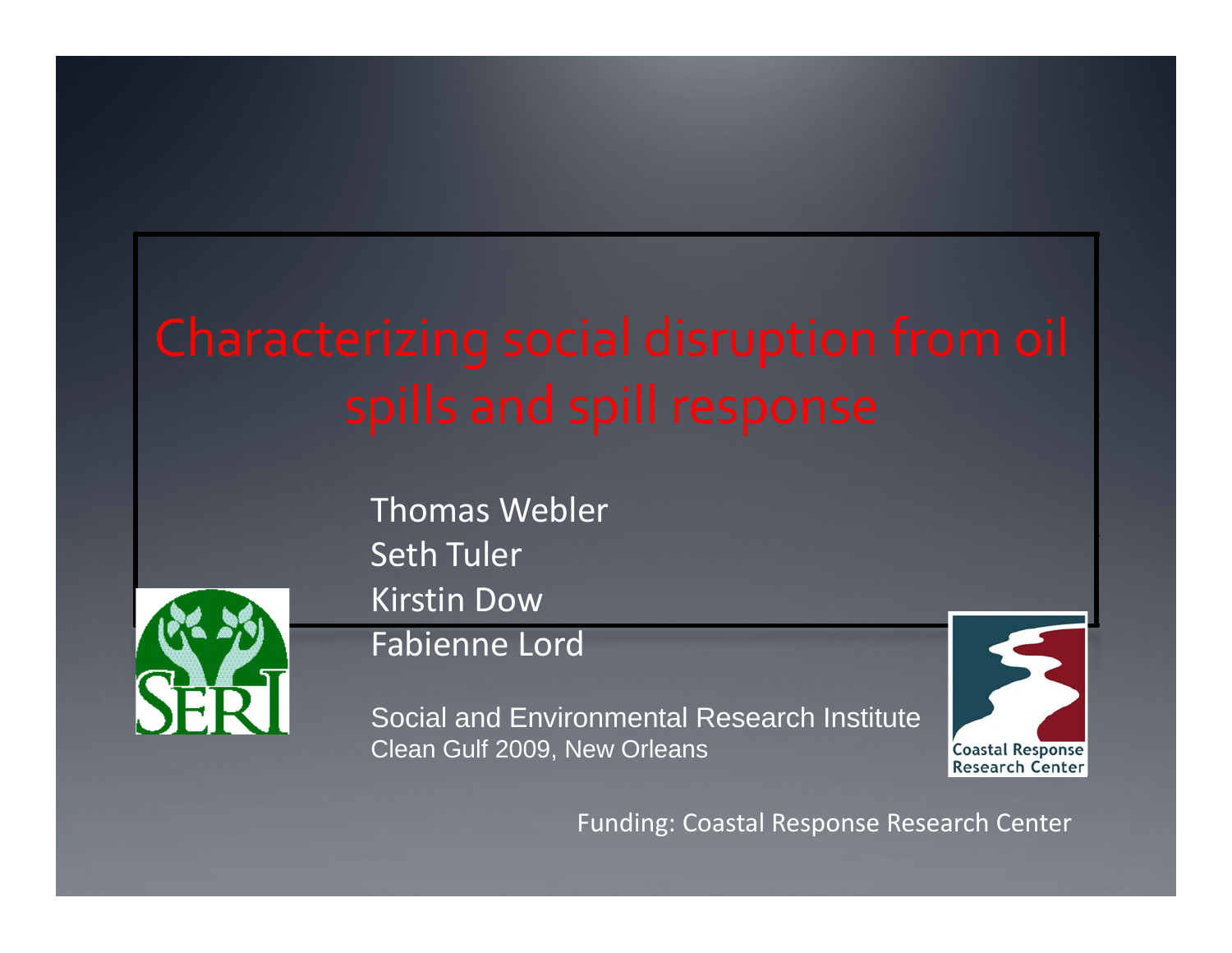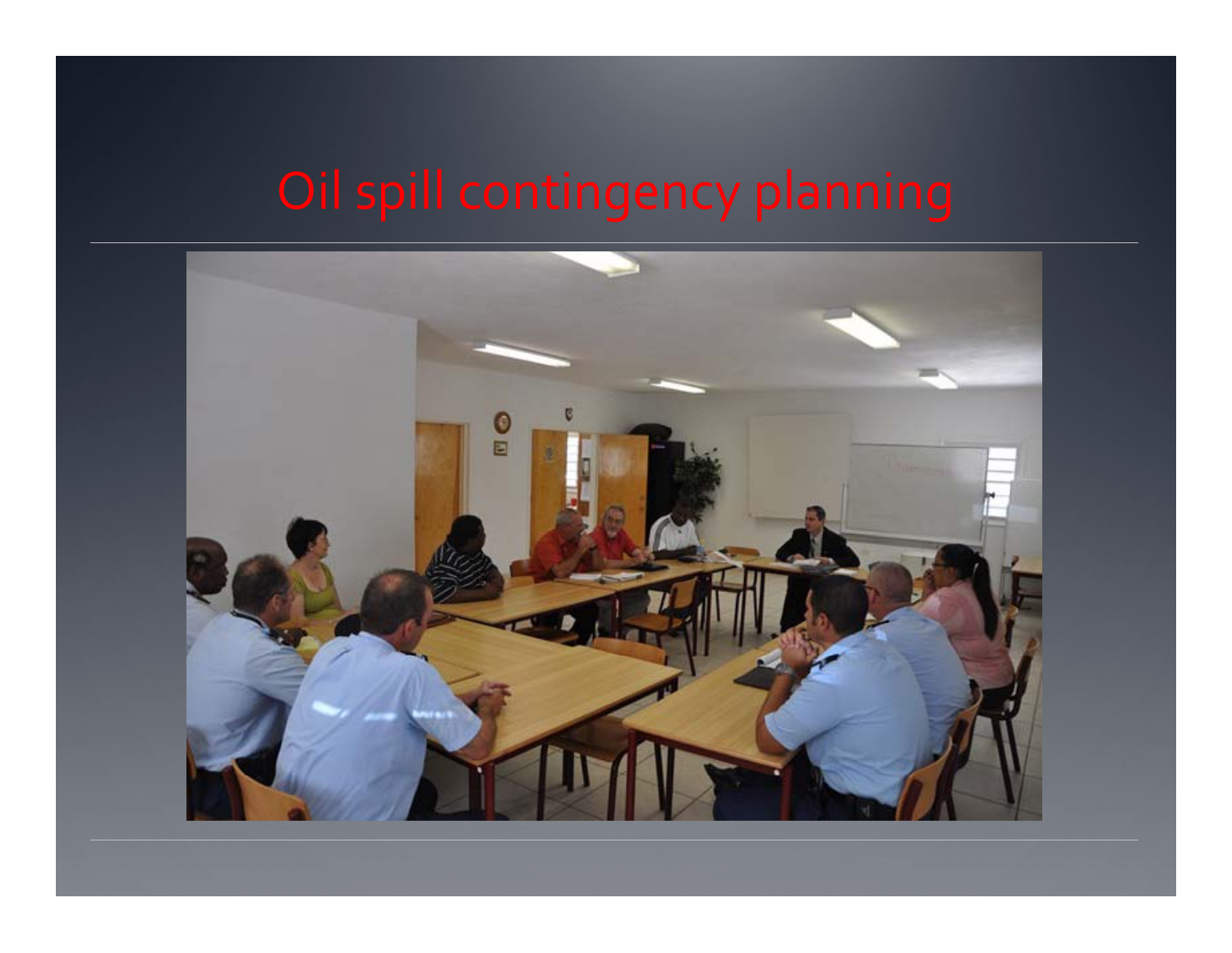To help contingency planners systematically think through:

- What are socially disruptive effects of spills?
- What qualities of a community, sector, etc. exacerbate or mitigate effects (i.e., vulnerability)?
- What management interventions can address them?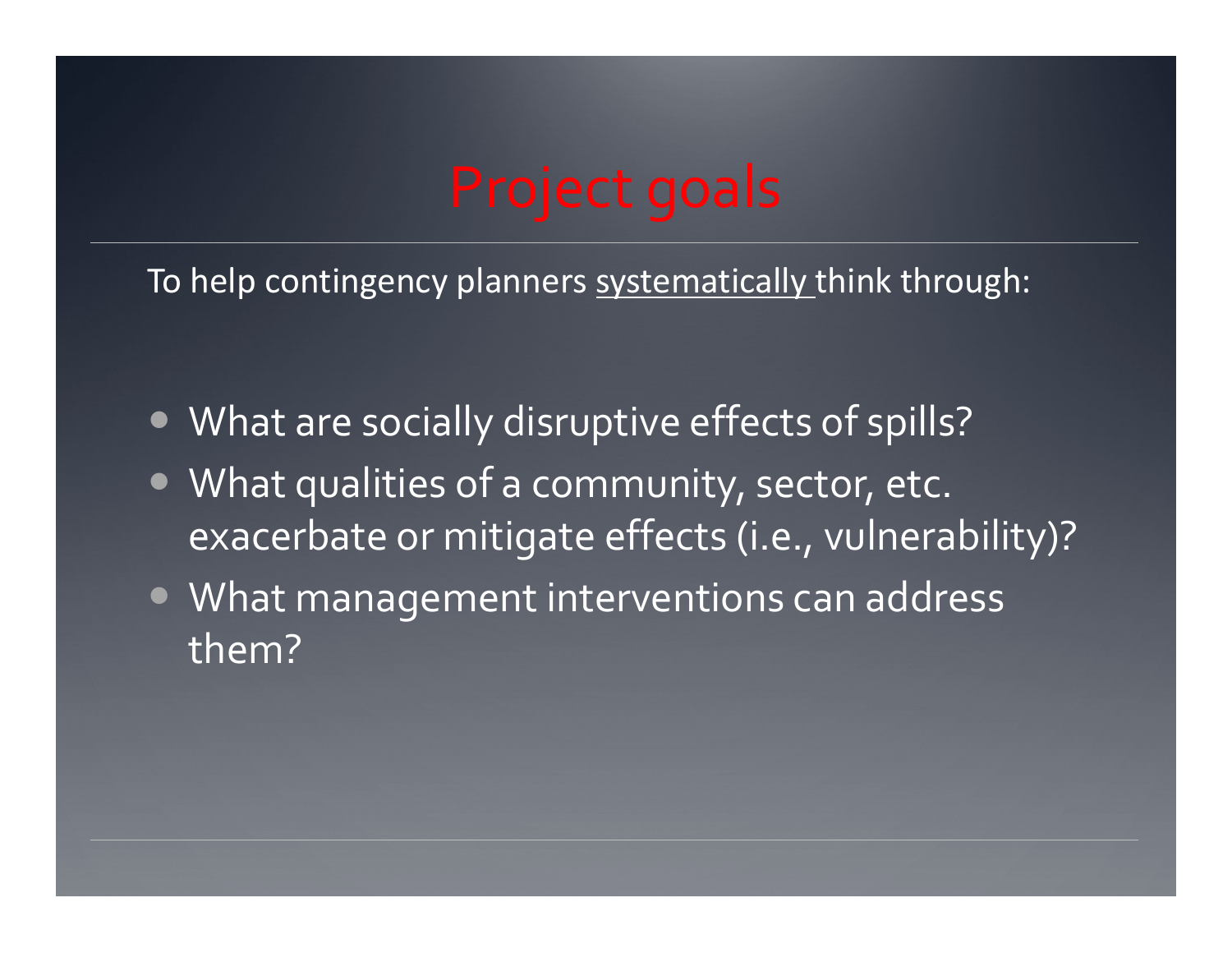# Approach

## Phase I:Who is affected and how?

- Literature review about
	- Spill impacts
	- $\bullet\;$  Vulnerabilities to impacts
	- $\bullet$ Other technological disasters

### • Case studies

- $\bullet$ Buzzards Bay, MA (Bouchard‐120)
- Gulf Coast / Mississippi River (DM-932)
- Long Island Sound, CT and NY

## Phase II: Assessment of resources Existing tools and databases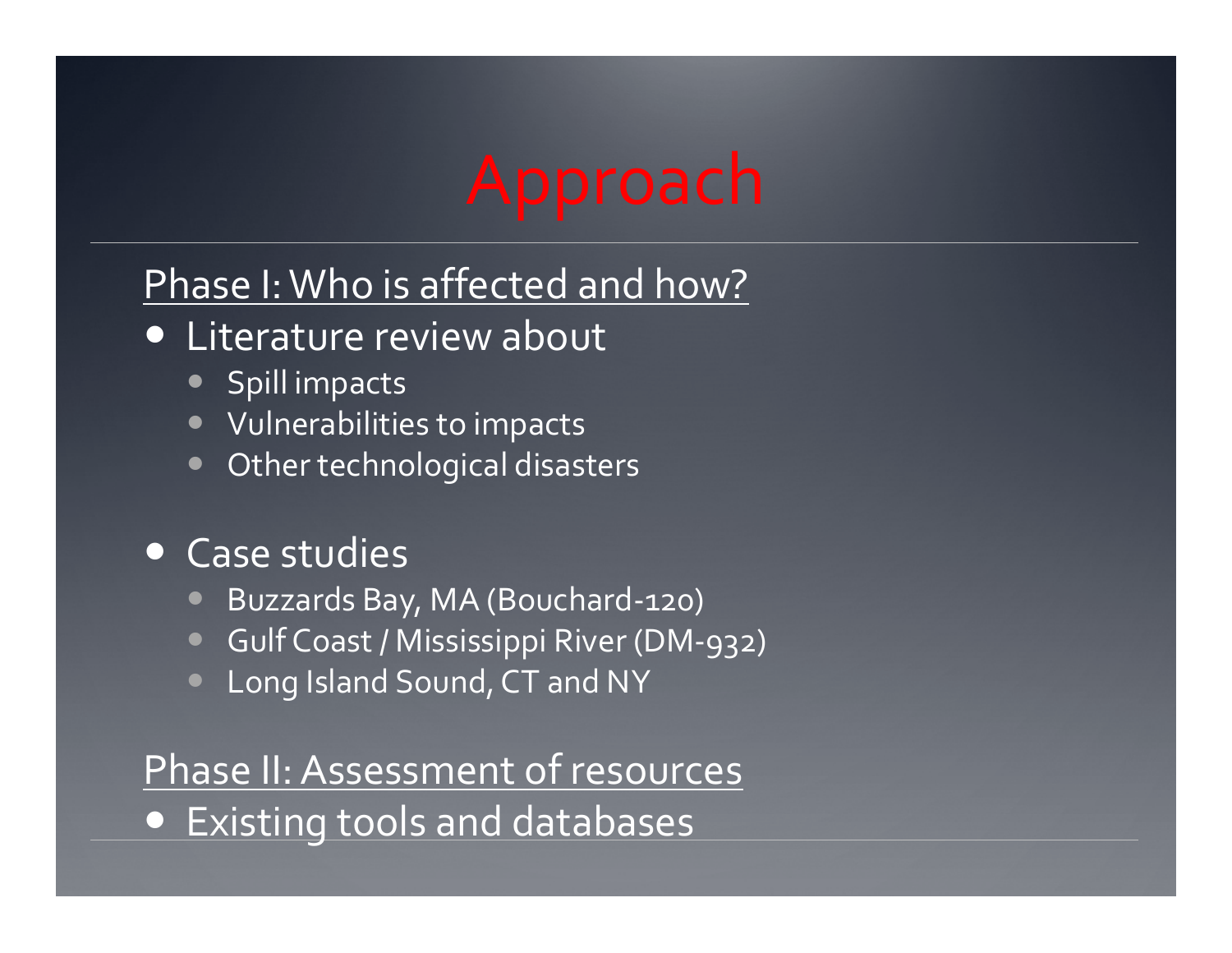## who is affected ?

# how are they affected ?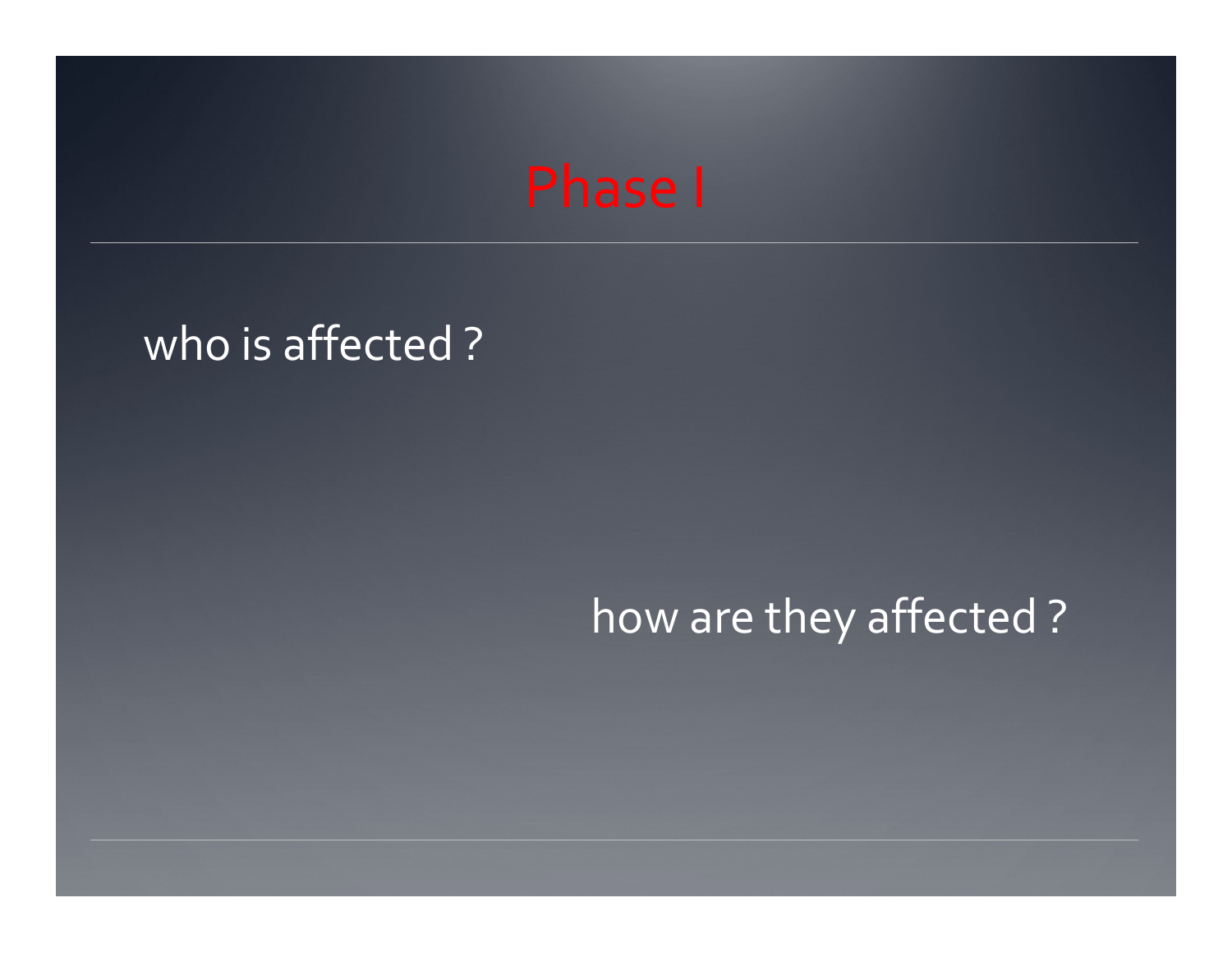| 1. Individuals       | 2. Social groups         |
|----------------------|--------------------------|
|                      |                          |
| 3. Economic entities | 4. Governmental entities |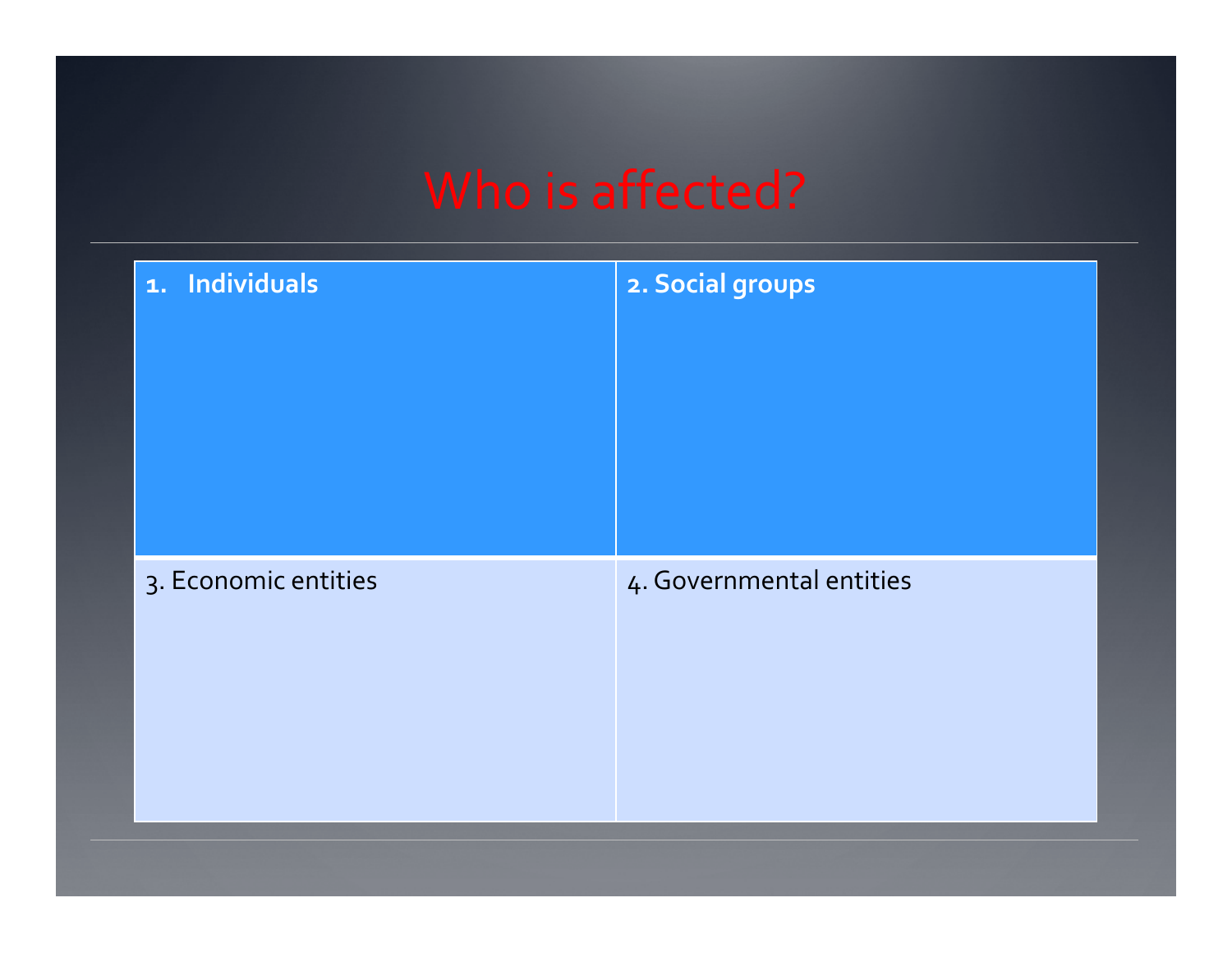| 1. Individuals<br><b>Cleanup workers</b><br>residents<br>$\bullet$<br>general public<br>$\bullet$<br><b>Commercial fishermen</b><br>• subsistence fishers and<br>gatherers<br>others<br>$\bullet$ | 2. Social groups<br>• formal associations<br>· households/families<br>• ethnic groups<br>• community<br>• other |
|---------------------------------------------------------------------------------------------------------------------------------------------------------------------------------------------------|-----------------------------------------------------------------------------------------------------------------|
| 3. Economic entities<br>· tourism industry<br>• commercial fishing<br>• other industry<br>· retail businesses<br>· oil sector<br>• other economic sector                                          | 4. Governmental entities<br>· local government<br>• state government<br>• federal government<br>5. Tribes       |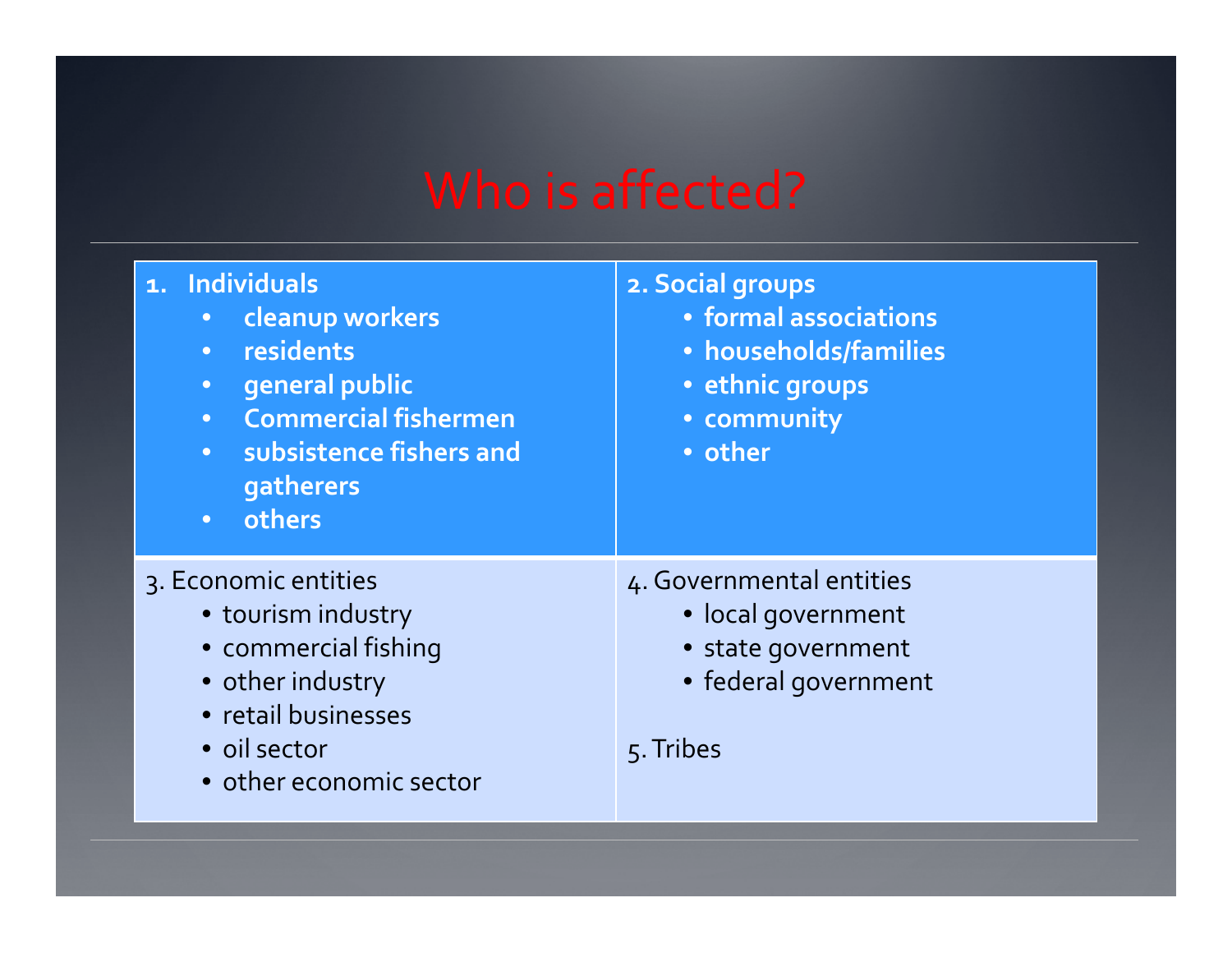| 1. Health   | 2. Social             | 3. Cultural            |
|-------------|-----------------------|------------------------|
| 4. Economic | 5. Use of environment | 6. Political and legal |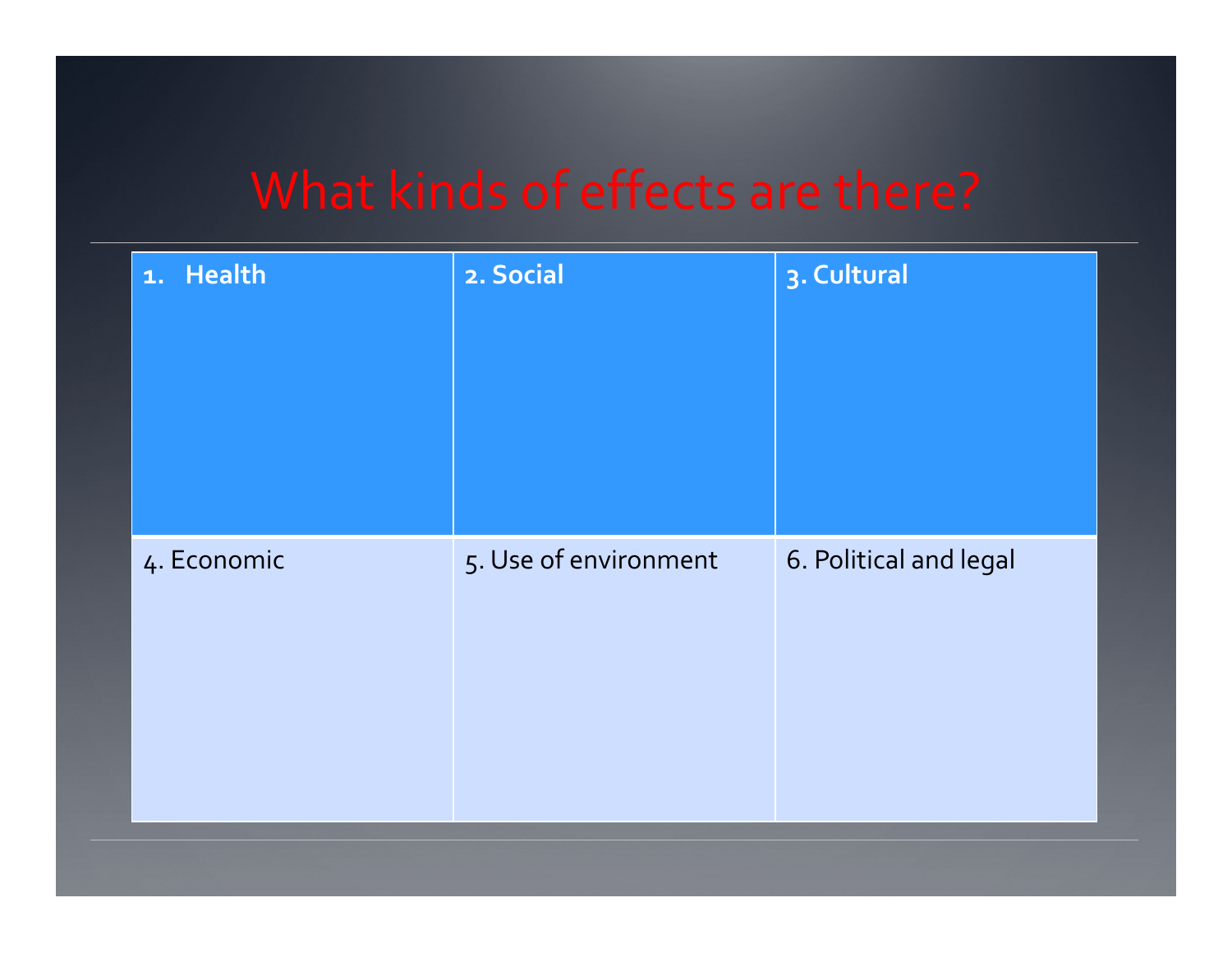| 1. Health<br>acute physical<br>$\bullet$<br>health<br>• injuries<br>mental trauma<br>$\bullet$                         | 2. Social<br>• quality of relations<br>· loss of relationships<br>· stigmatization      | 3. Cultural<br>· interruption of<br>traditional activities<br>· damage to cultural<br>sites.                            |
|------------------------------------------------------------------------------------------------------------------------|-----------------------------------------------------------------------------------------|-------------------------------------------------------------------------------------------------------------------------|
| 4. Economic<br>• disruption of normal<br>economic activities<br>• change in income<br>• damage to tangible<br>property | 5. Use of environment<br>• loss of recreational<br>opportunity<br>• impaired experience | 6. Political and legal<br>• trust in government<br>• preparedness of<br>responders<br>• change in law and<br>regulation |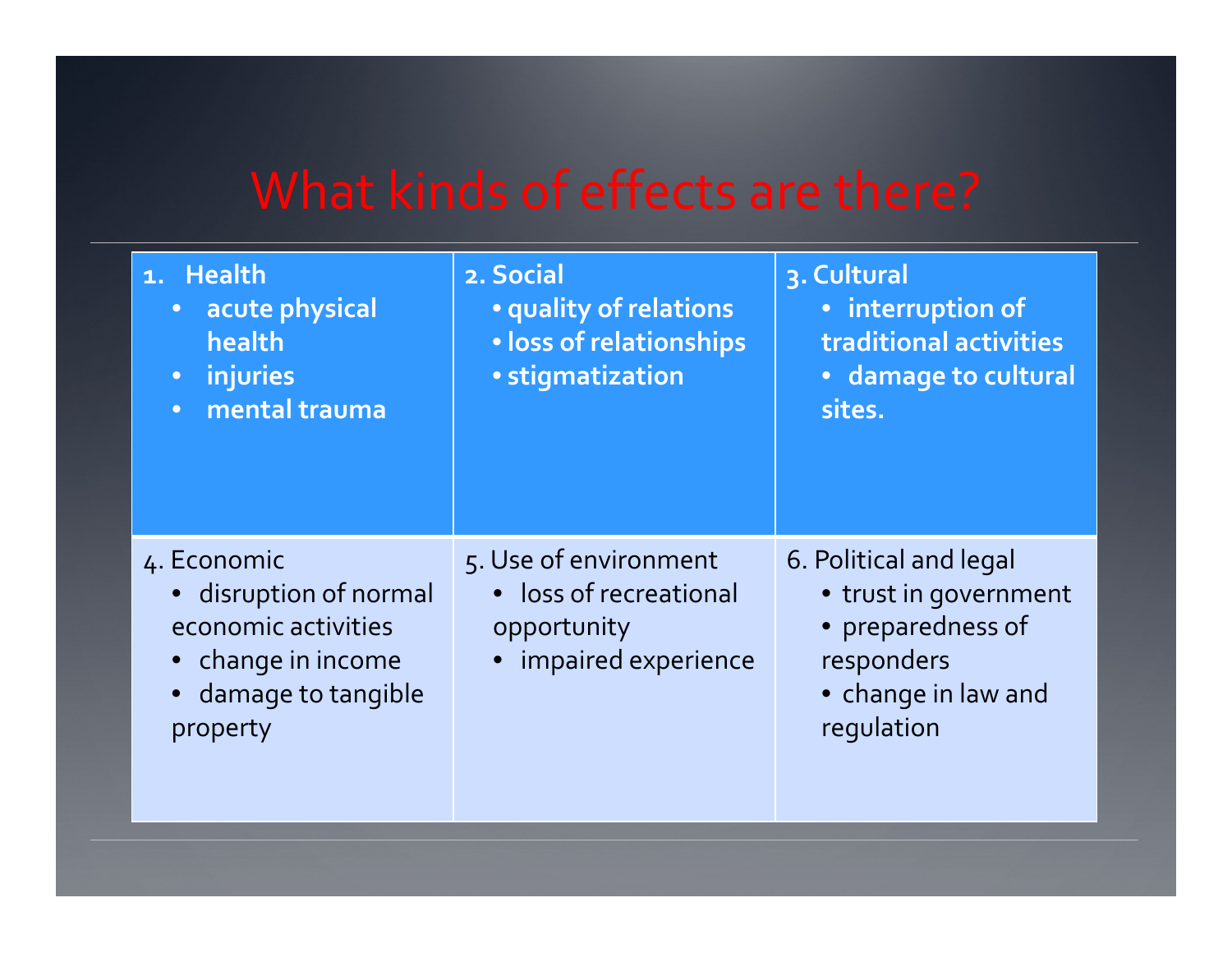### columns of affected entities

|                        | <b>Workers</b> | <b>Residents</b> | Tourism-<br>related<br>business | <b>Government</b><br>agency staff |
|------------------------|----------------|------------------|---------------------------------|-----------------------------------|
| Health                 |                |                  |                                 |                                   |
| Social                 |                |                  |                                 |                                   |
| Cultural               |                |                  |                                 |                                   |
| Economic               |                |                  |                                 |                                   |
| Use of<br>environment  |                |                  |                                 |                                   |
| Political and<br>legal |                |                  |                                 |                                   |

rows of types of effects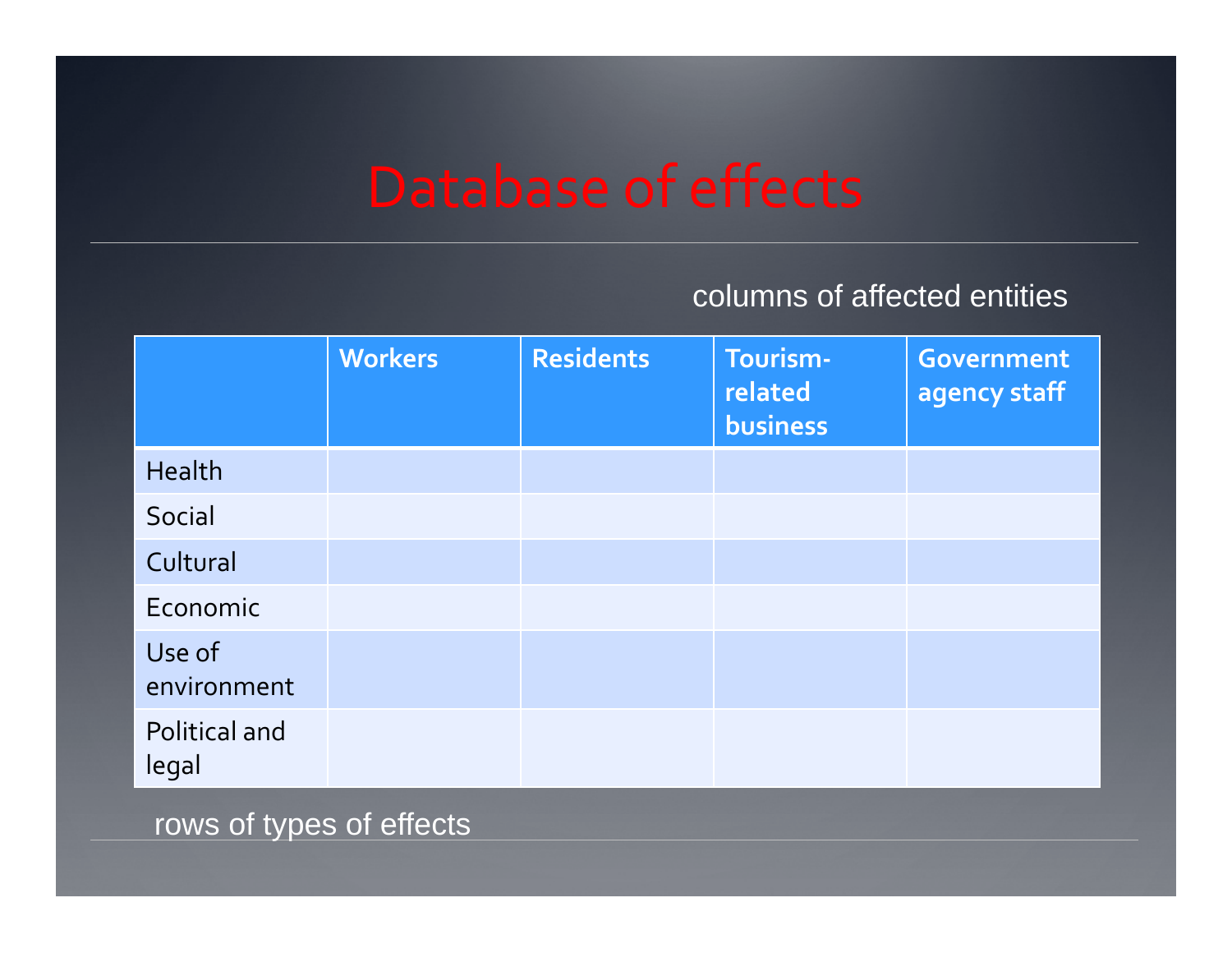# Vulnerability

Two communities experiencing a similar oil spill may experience very different effects

What makes a community more sensitive to stresses?

What responses can be taken to reduce effects of stress?

Can speak about vulnerability to individuals, households, groups, businesses, social networks, economic sectors, etc.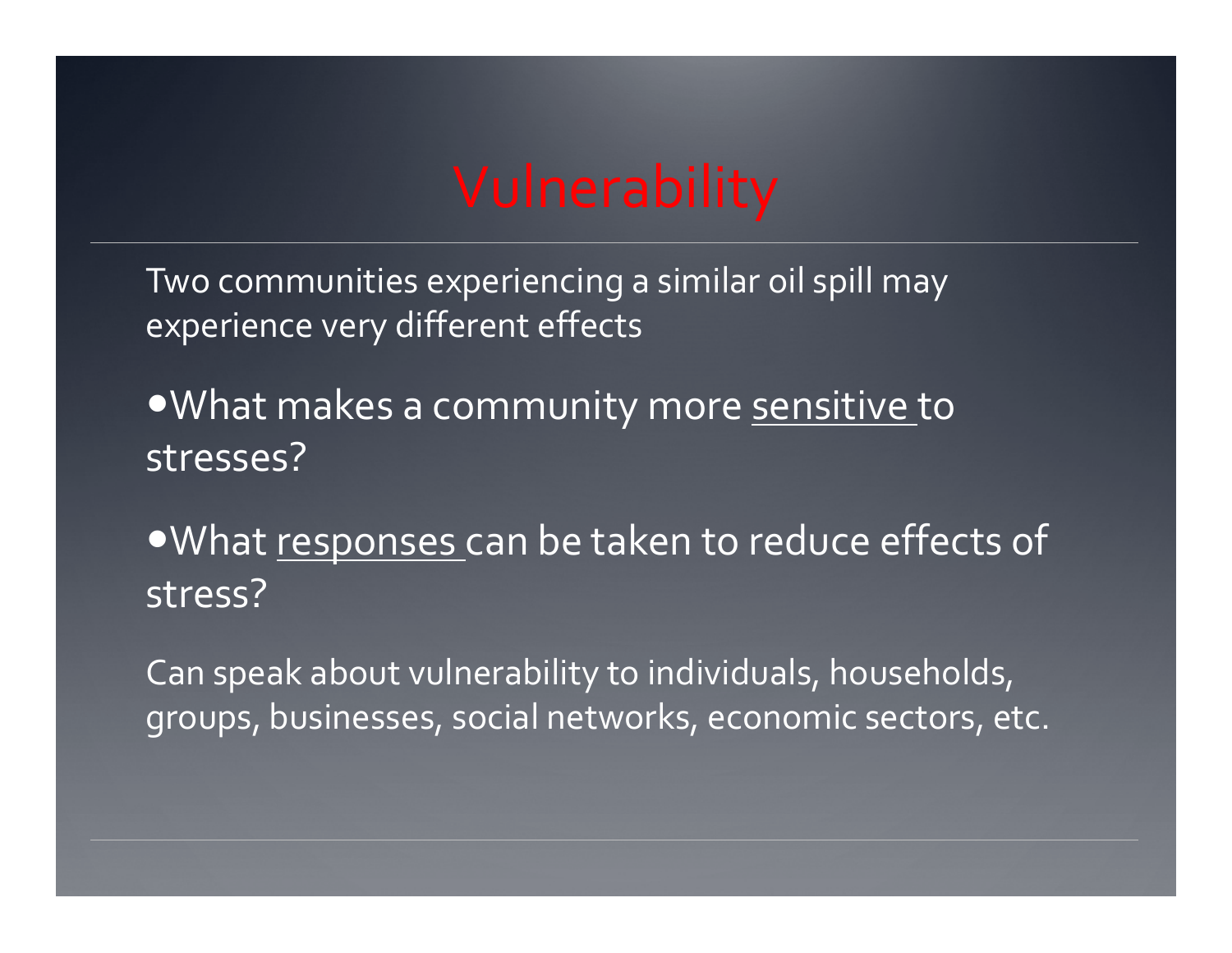# **Extending the database**

**•** effects **• sensitivities • responses of those affected** · management responses **·**details ·data sources **·**databases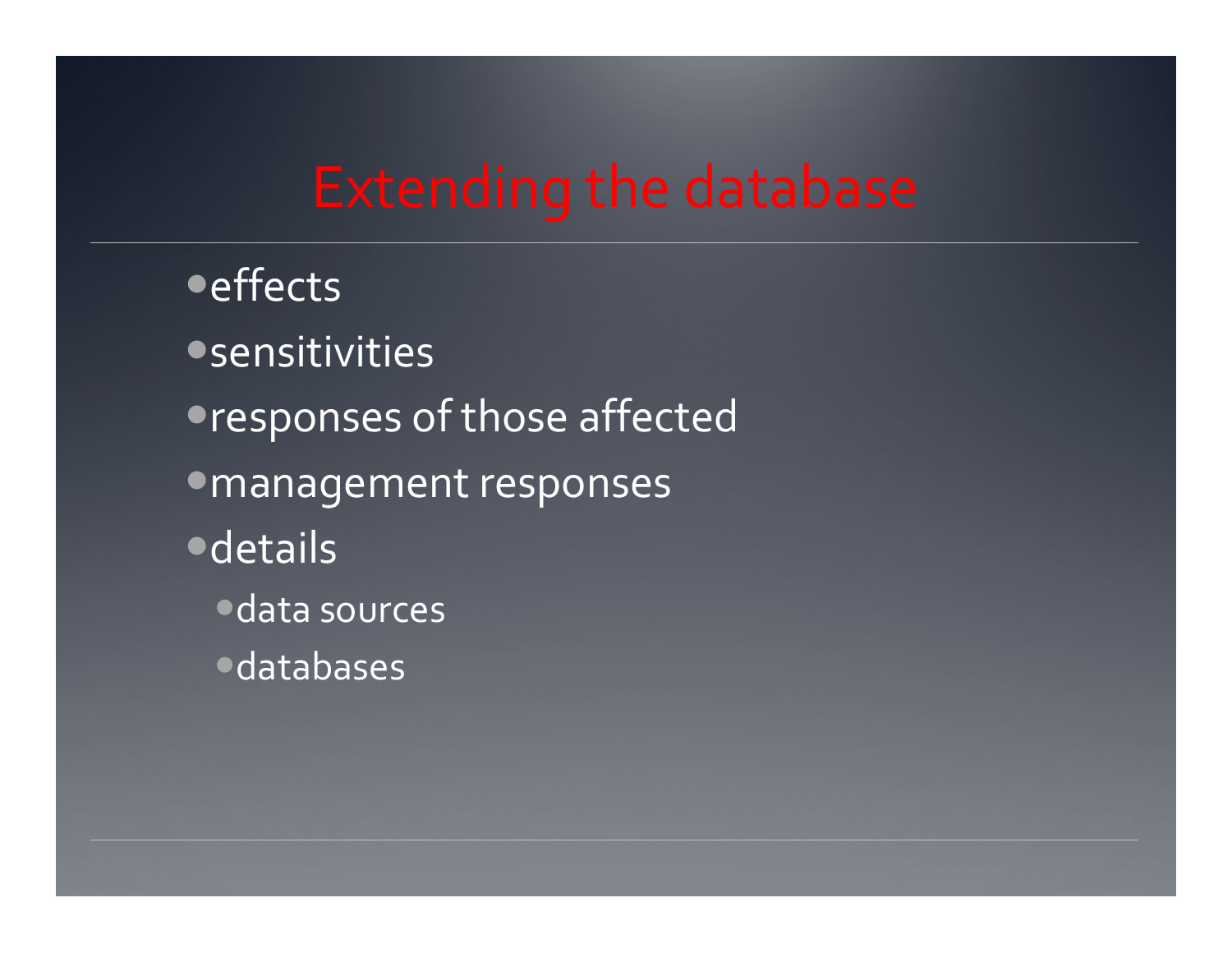### Economi mic effect: Industry

| <b>Effect</b>                | <b>Description</b>                         | <b>Industry, Shipping</b><br>companies                                                                          |
|------------------------------|--------------------------------------------|-----------------------------------------------------------------------------------------------------------------|
| Ship movement<br>interrupted | Ships cannot transit<br>due to oiled water | <b>Industrial feedstock</b><br>not delivered,<br>production and<br>employment may<br>be affected<br>Sensitivity |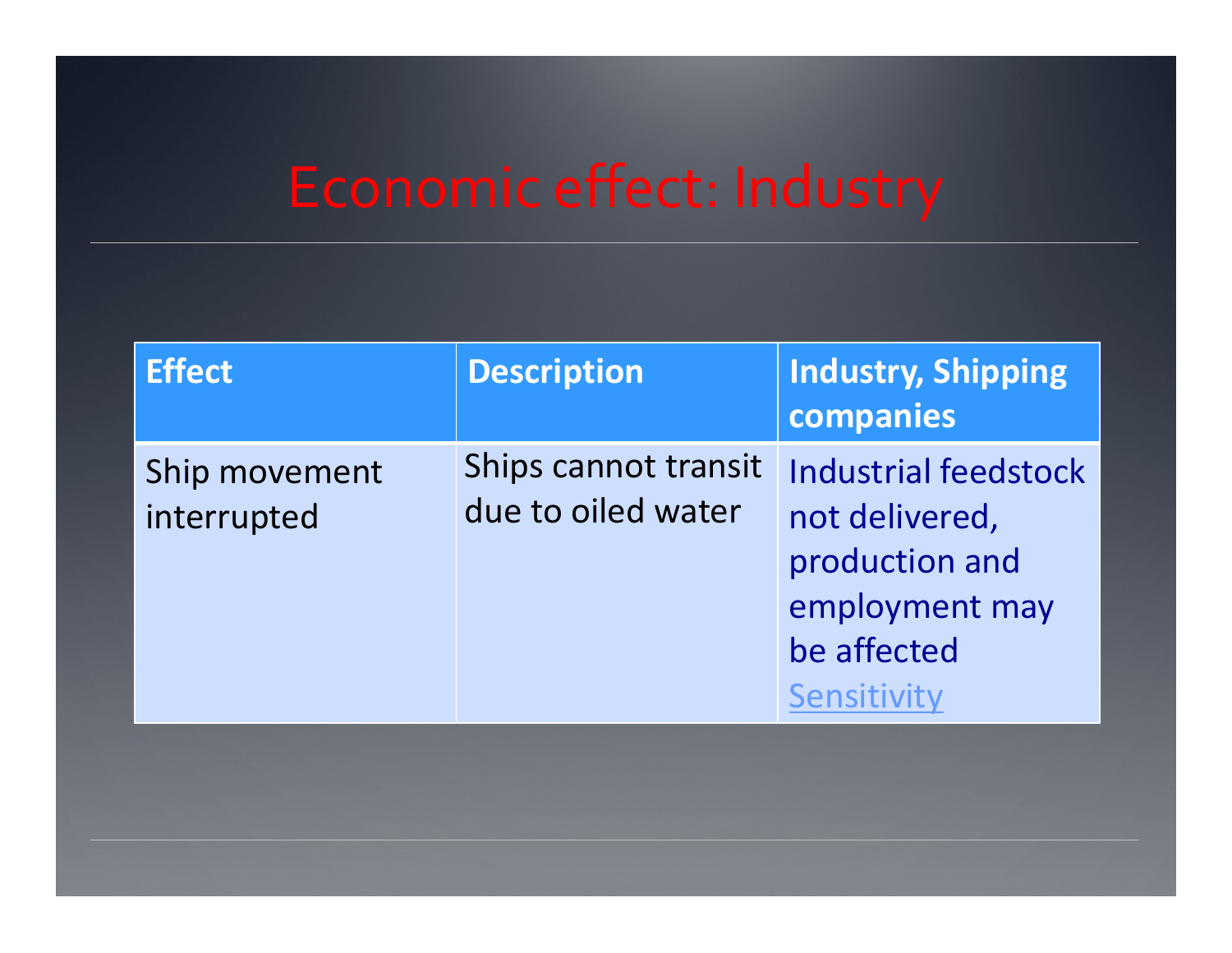| <b>Effect</b>                | <b>Description</b>                         | <b>Industry, Shipping</b><br>companies                              |
|------------------------------|--------------------------------------------|---------------------------------------------------------------------|
| Ship movement<br>interrupted | Ships cannot transit<br>due to oiled water | On-site storage supply<br>of feedstock.                             |
|                              |                                            | Material/product<br>sensitive to delays?                            |
|                              |                                            | Ability to switch to<br>other production cycle.<br><b>Responses</b> |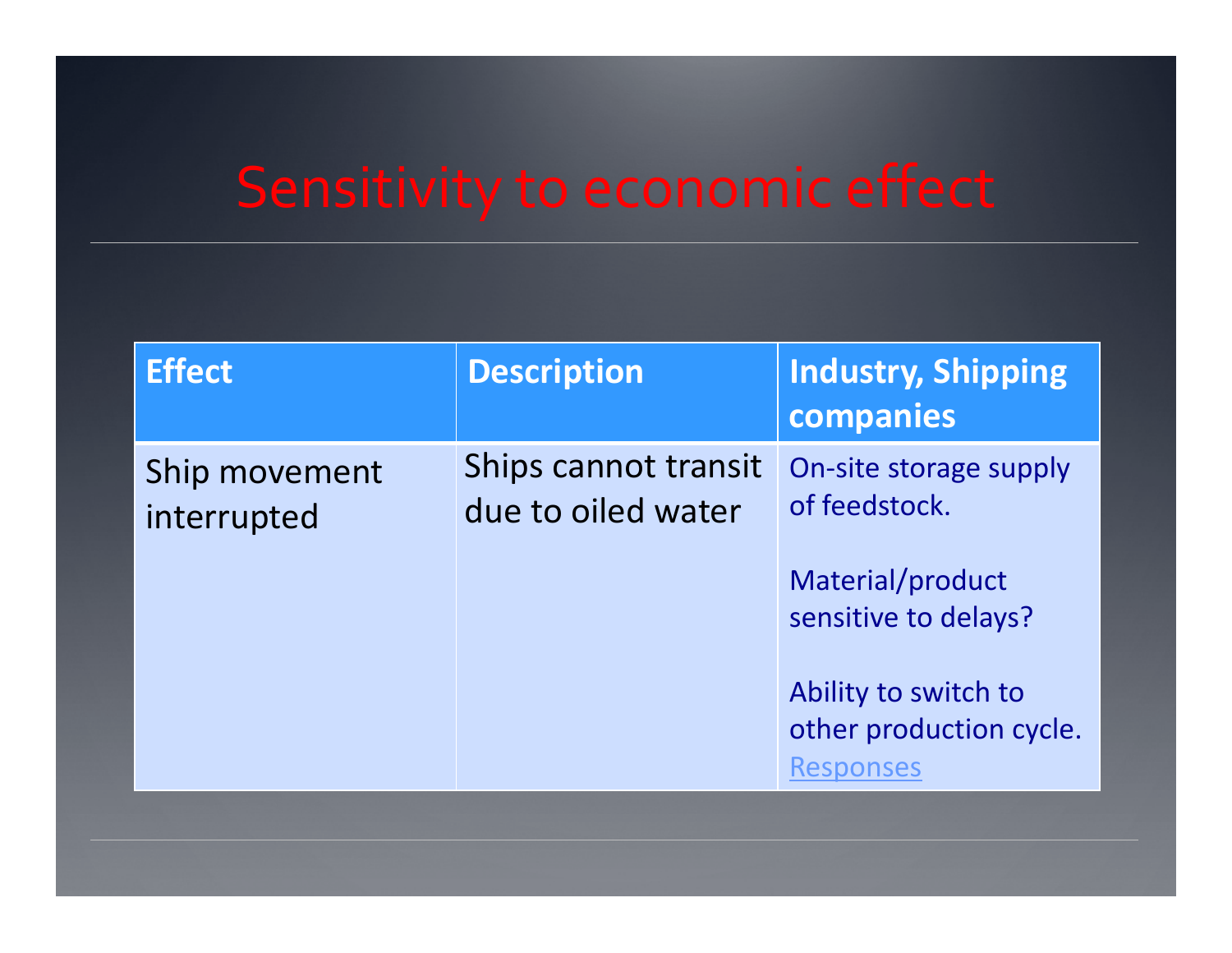| <b>Effect</b>                | <b>Description</b>                         | <b>Industry, Shipping</b><br>companies                                                                                                |
|------------------------------|--------------------------------------------|---------------------------------------------------------------------------------------------------------------------------------------|
| Ship movement<br>interrupted | Ships cannot transit<br>due to oiled water | <b>Arrange for</b><br>alternative delivery<br>mode (off-load at<br>different port).<br>Allow movement,<br>set up cleaning<br>stations |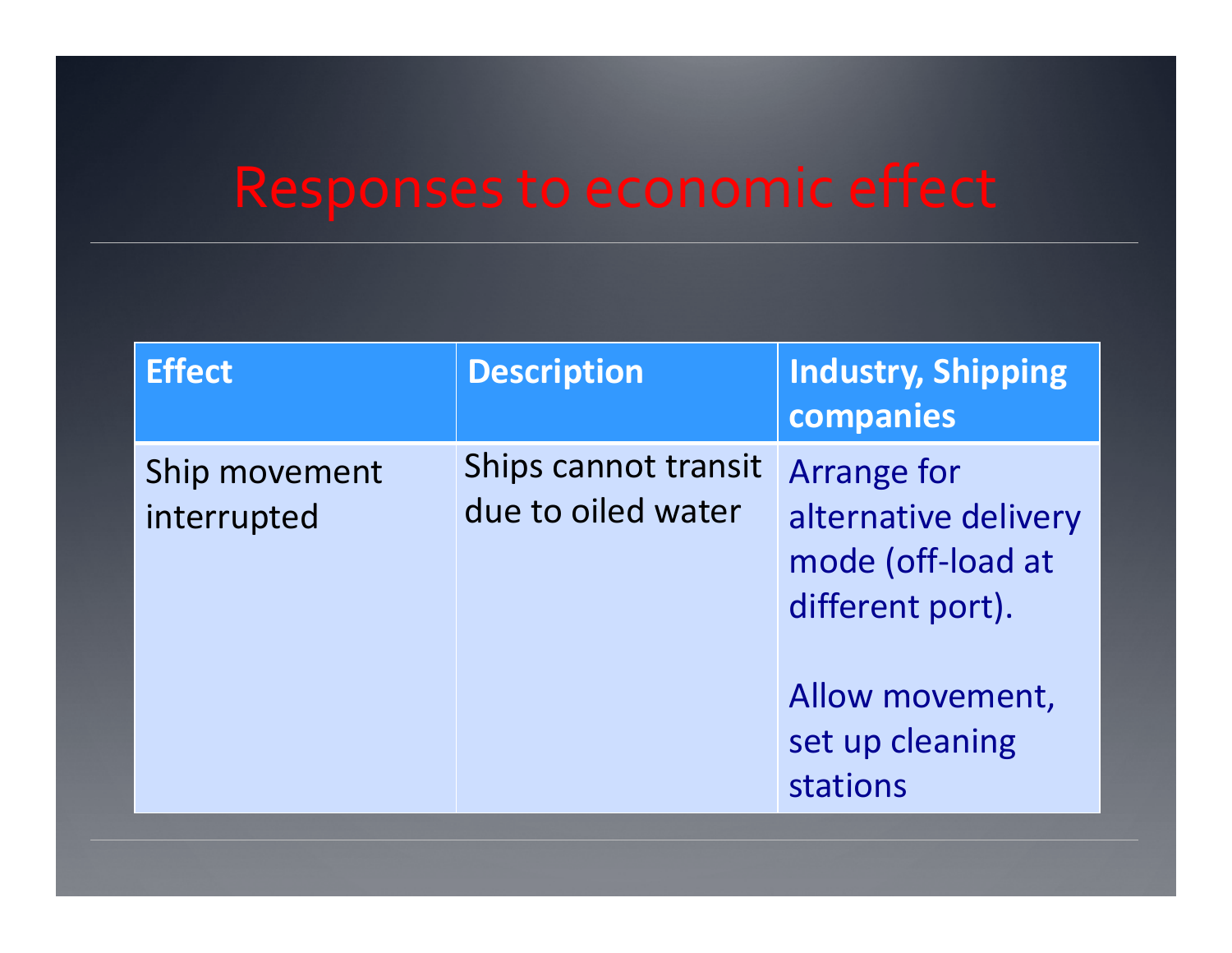# **Economic effect: Local businesses**

| <b>Effect</b>                | <b>Description</b>                         | <b>Downtown retail</b><br>businesses                                 |
|------------------------------|--------------------------------------------|----------------------------------------------------------------------|
| Ship movement<br>interrupted | Ships cannot transit<br>due to oiled water | Cruise ships do not<br>make scheduled<br>port of call<br>Sensitivity |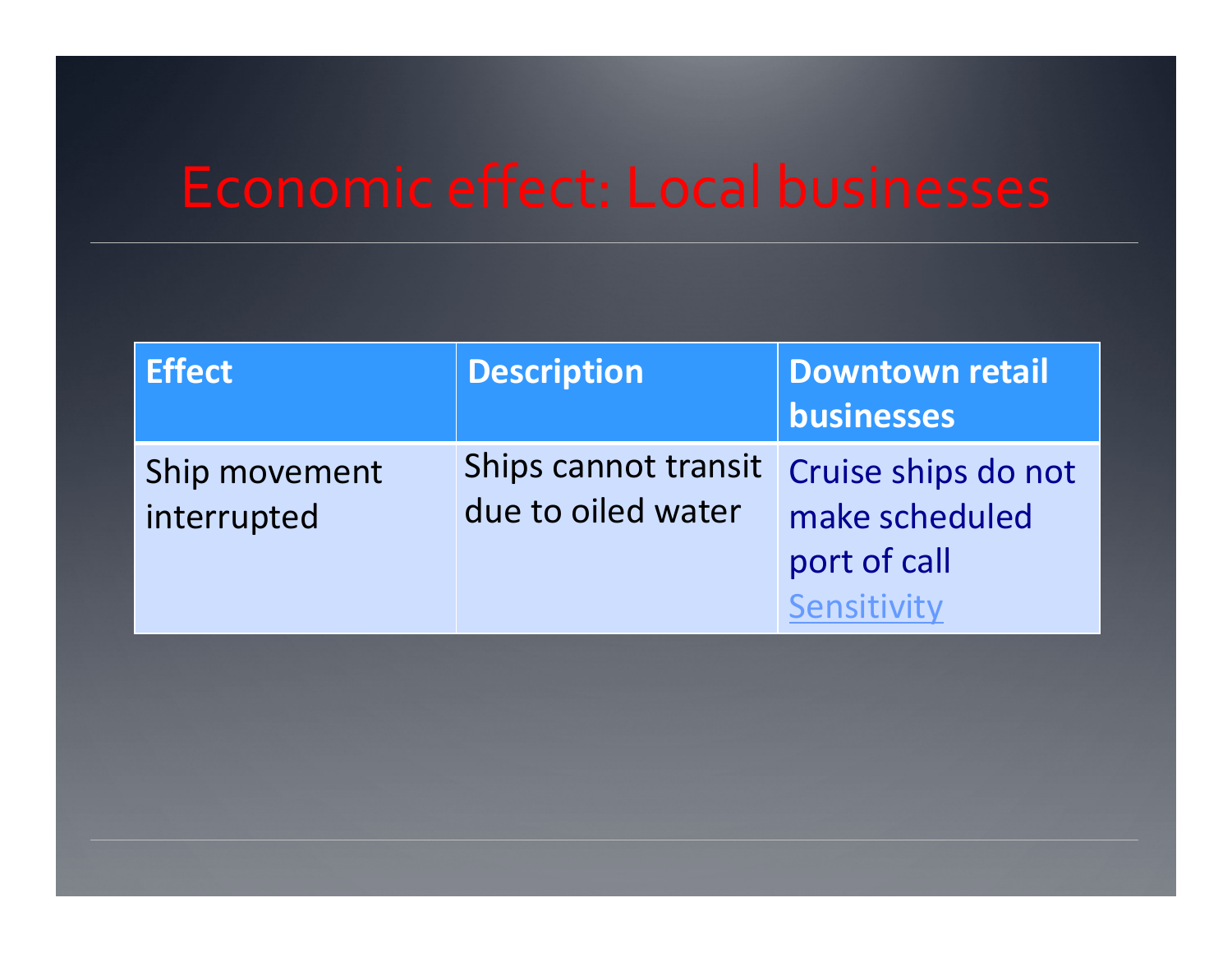| <b>Effect</b>                | <b>Description</b>                         | <b>Downtown retail</b><br>businesses                                  |
|------------------------------|--------------------------------------------|-----------------------------------------------------------------------|
| Ship movement<br>interrupted | Ships cannot transit<br>due to oiled water | Dependence on<br>tourism revenue<br>stream<br>Difficult to reschedule |
|                              |                                            | Seasonality<br><b>Responses</b>                                       |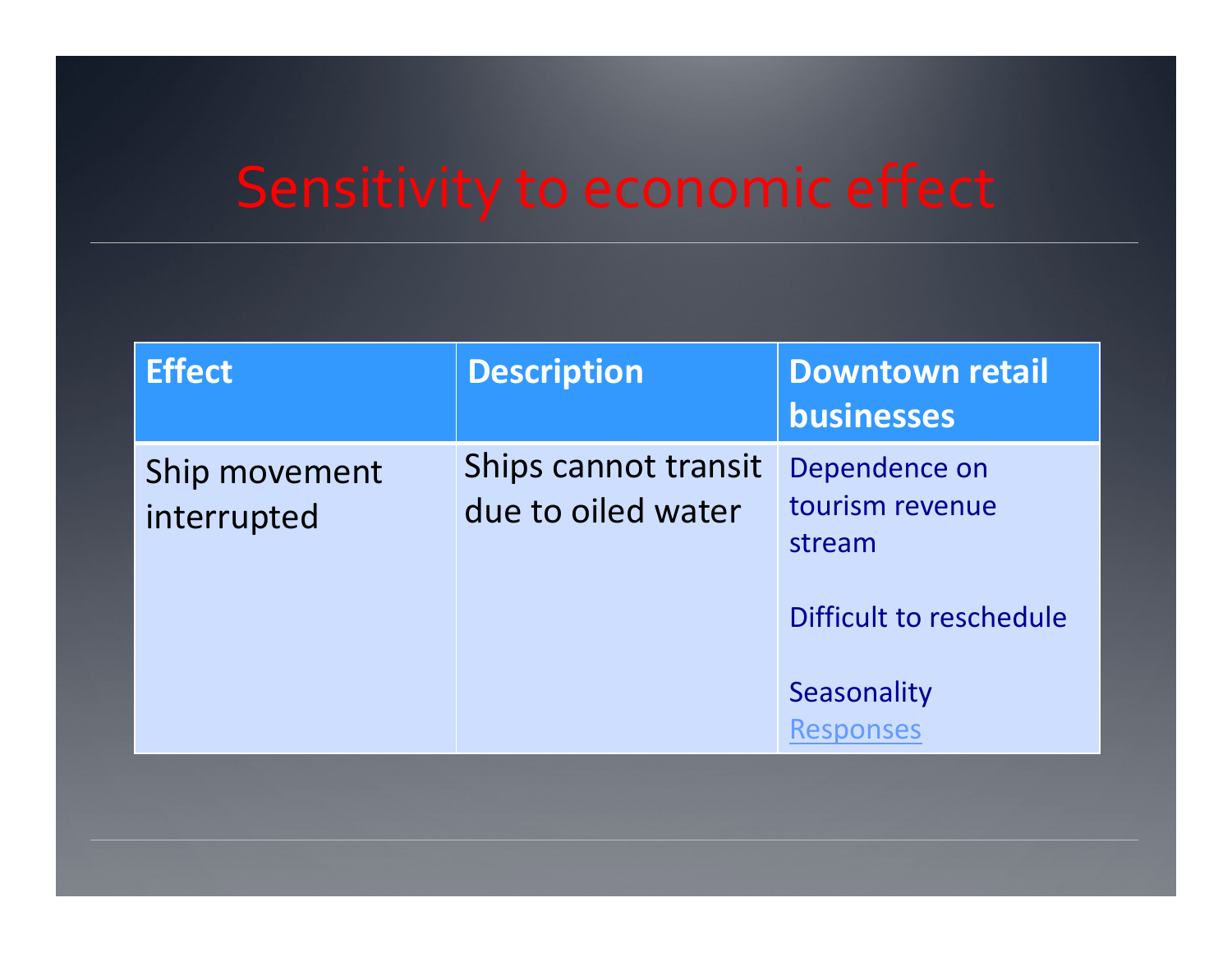| <b>Effect</b> | <b>Description</b>   | Downtown retail<br>businesses |
|---------------|----------------------|-------------------------------|
| Ship movement | Ships cannot transit | <b>Bus tourists in from</b>   |
| interrupted   | due to oiled water   | alternative port.             |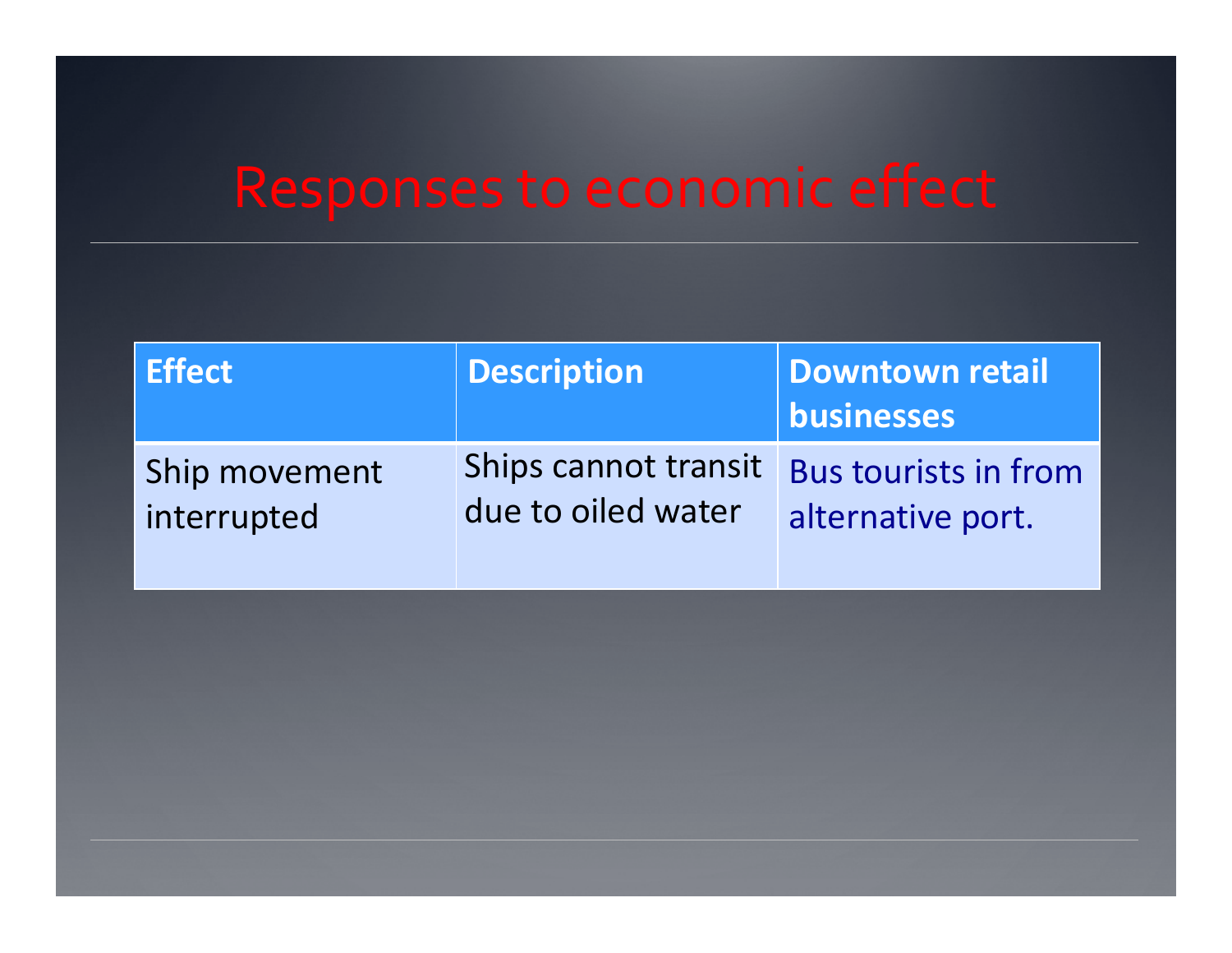| <b>Effect</b>                            | <b>Description</b>                                                                                 | <b>Subsistence fishers</b>                                                                 |
|------------------------------------------|----------------------------------------------------------------------------------------------------|--------------------------------------------------------------------------------------------|
| <b>Chronic physical</b><br>health effect | <b>Consumption of</b><br>contaminated fish<br>and shellfish causes<br>organ damage and<br>cancers. | Individuals cannot<br>live normal lives<br>and need medical<br>treatment<br><b>Details</b> |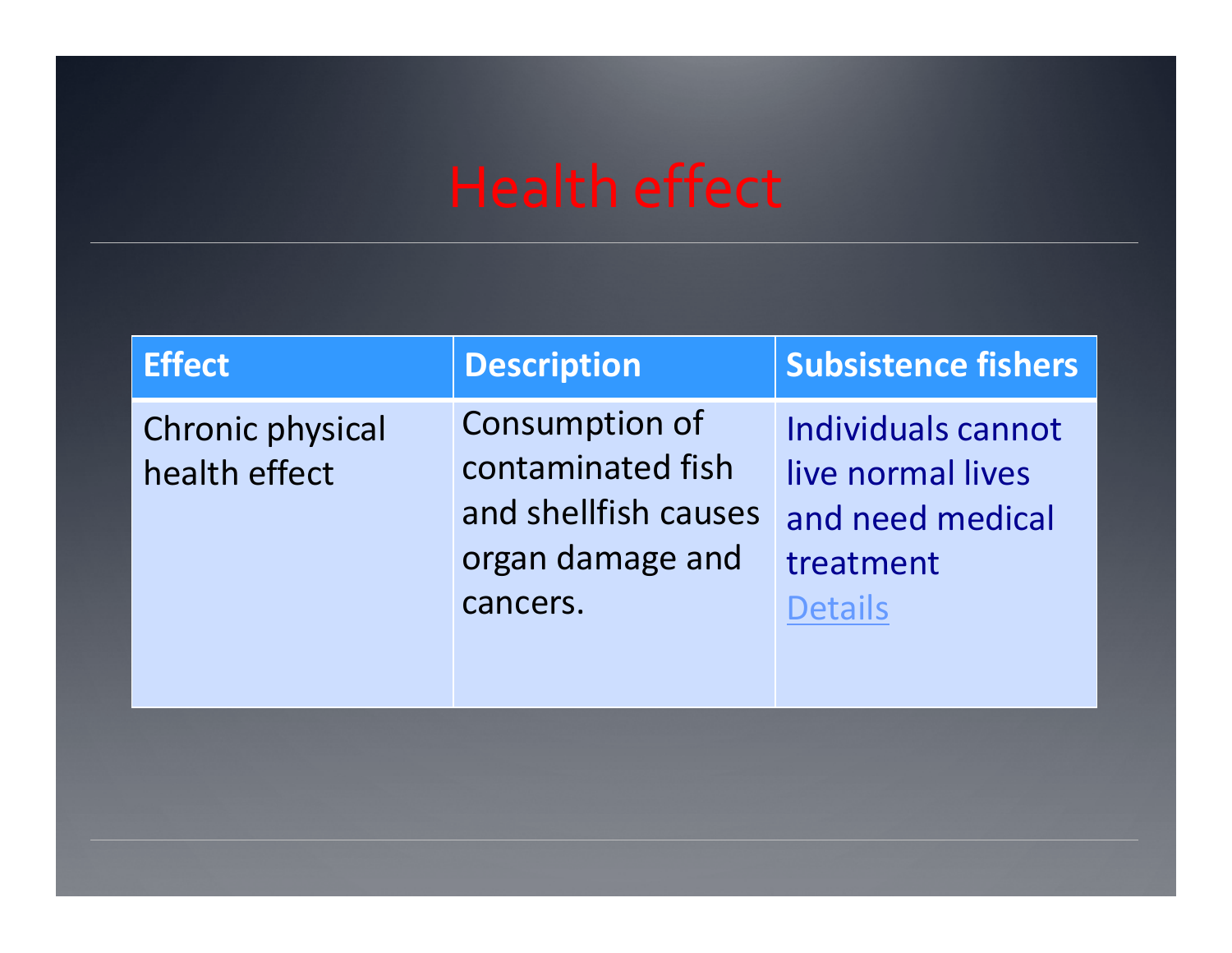| <b>Effect</b>                            | <b>Description</b>                                                                                 | <b>Subsistence fishers</b>                                                                                                            |
|------------------------------------------|----------------------------------------------------------------------------------------------------|---------------------------------------------------------------------------------------------------------------------------------------|
| <b>Chronic physical</b><br>health effect | <b>Consumption of</b><br>contaminated fish<br>and shellfish causes<br>organ damage and<br>cancers. | No data available.<br><b>Contact Prof.</b><br>XXXXX,<br>Department of<br>Ethnography at<br>University of YYYY.<br>xyyy@university.edu |